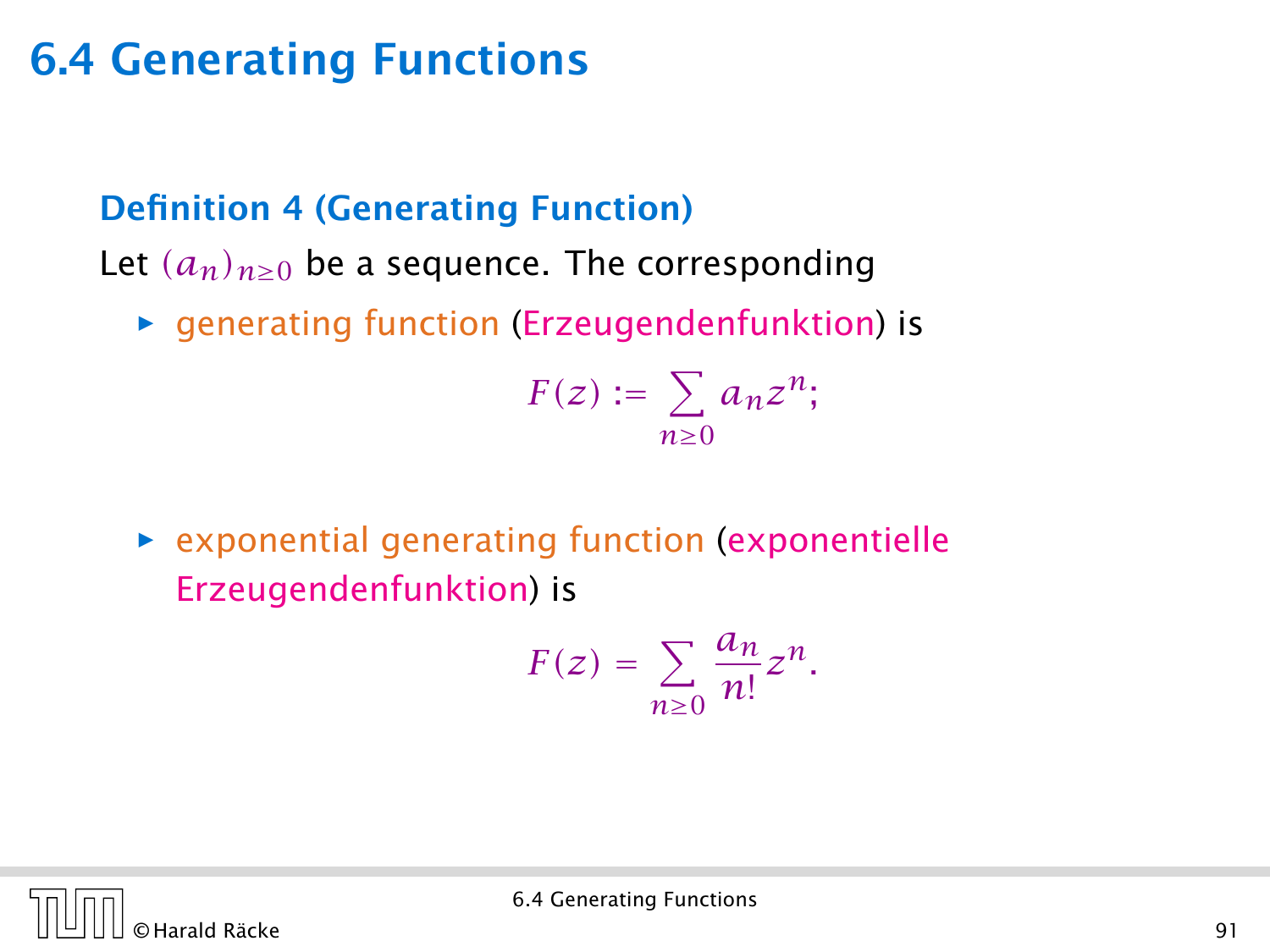#### Example 5

1. The generating function of the sequence  $(1,0,0,\ldots)$  is

 $F(z) = 1$ .

2. The generating function of the sequence *(*1*,* 1*,* 1*, . . .)* is

$$
F(z)=\frac{1}{1-z}.
$$

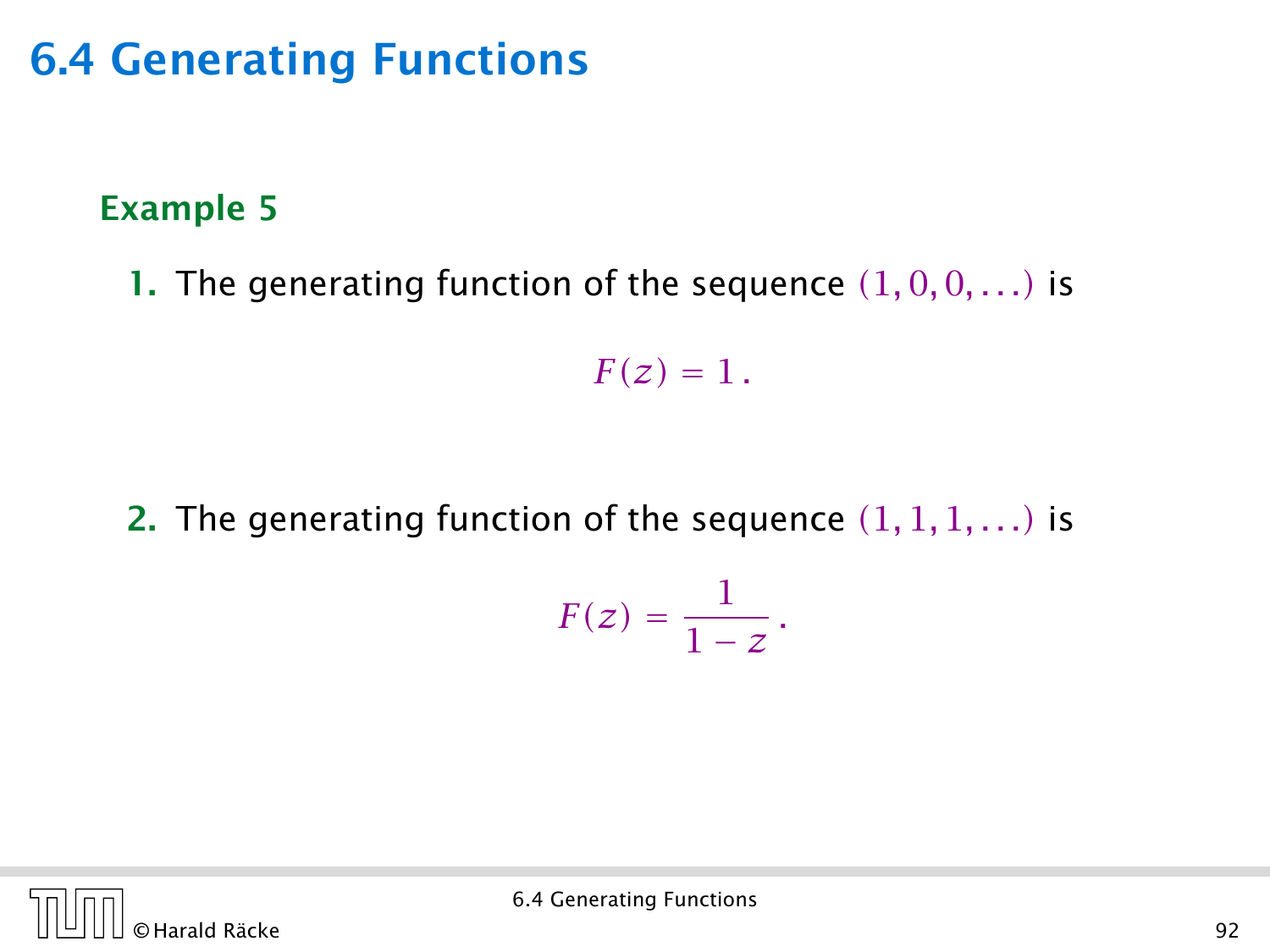There are two different views:

A generating function is a formal power series (formale Potenzreihe).

Then the generating function is an algebraic object.

Let  $f = \sum_{n \geq 0} a_n z^n$  and  $g = \sum_{n \geq 0} b_n z^n$ .

- $\triangleright$  Equality: *f* and *g* are equal if  $a_n = b_n$  for all *n*.
- ▶ Addition:  $f + g := \sum_{n \geq 0} (a_n + b_n) z^n$ .
- ▶ **Multiplication:**  $f \cdot g := \sum_{n \geq 0} c_n z^n$  with  $c_n = \sum_{p=0}^n a_p b_{n-p}$ .

There are no convergence issues here.

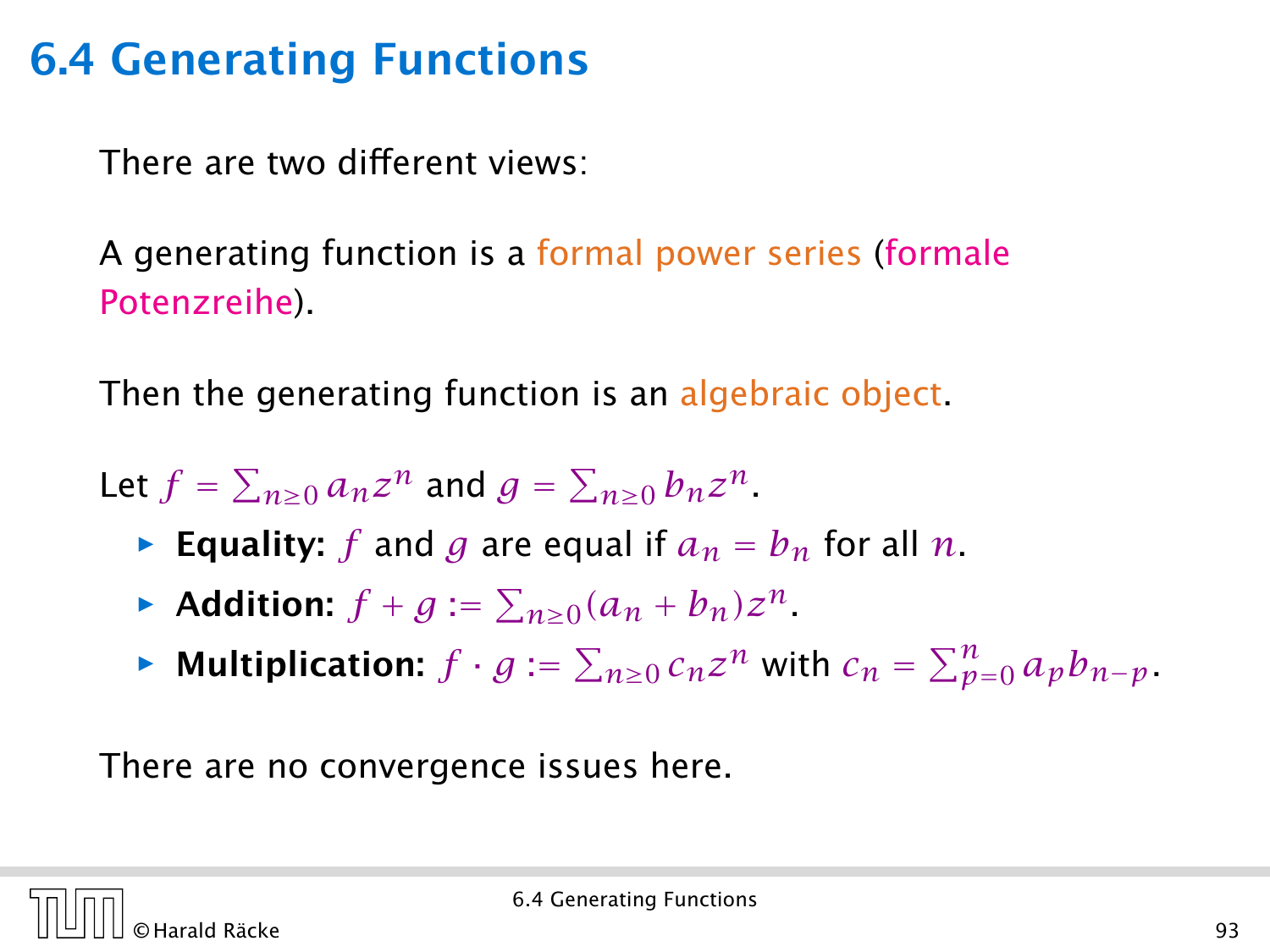The arithmetic view:

We view a power series as a function  $f: \mathbb{C} \to \mathbb{C}$ .

Then, it is important to think about convergence/convergence radius etc.

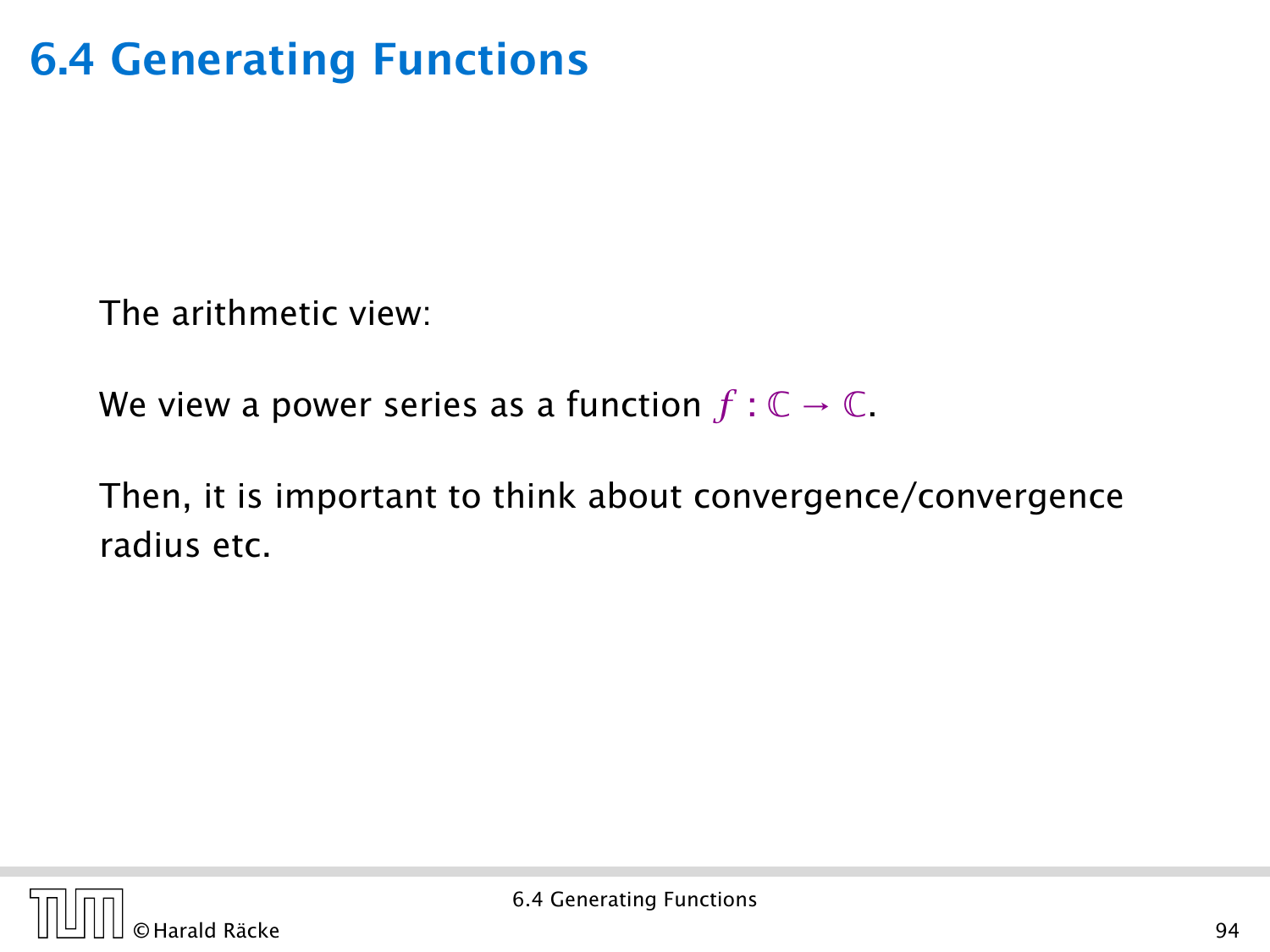What does  $\sum_{n\geq 0} z^n = \frac{1}{1-z}$  mean in the algebraic view?

It means that the power series  $1 - z$  and the power series  $\sum_{n\geq 0} z^n$  are invers, i.e.,

$$
(1-z)\cdot\left(\sum_{n\geq 0}^{\infty}z^n\right)=1.
$$

This is well-defined.

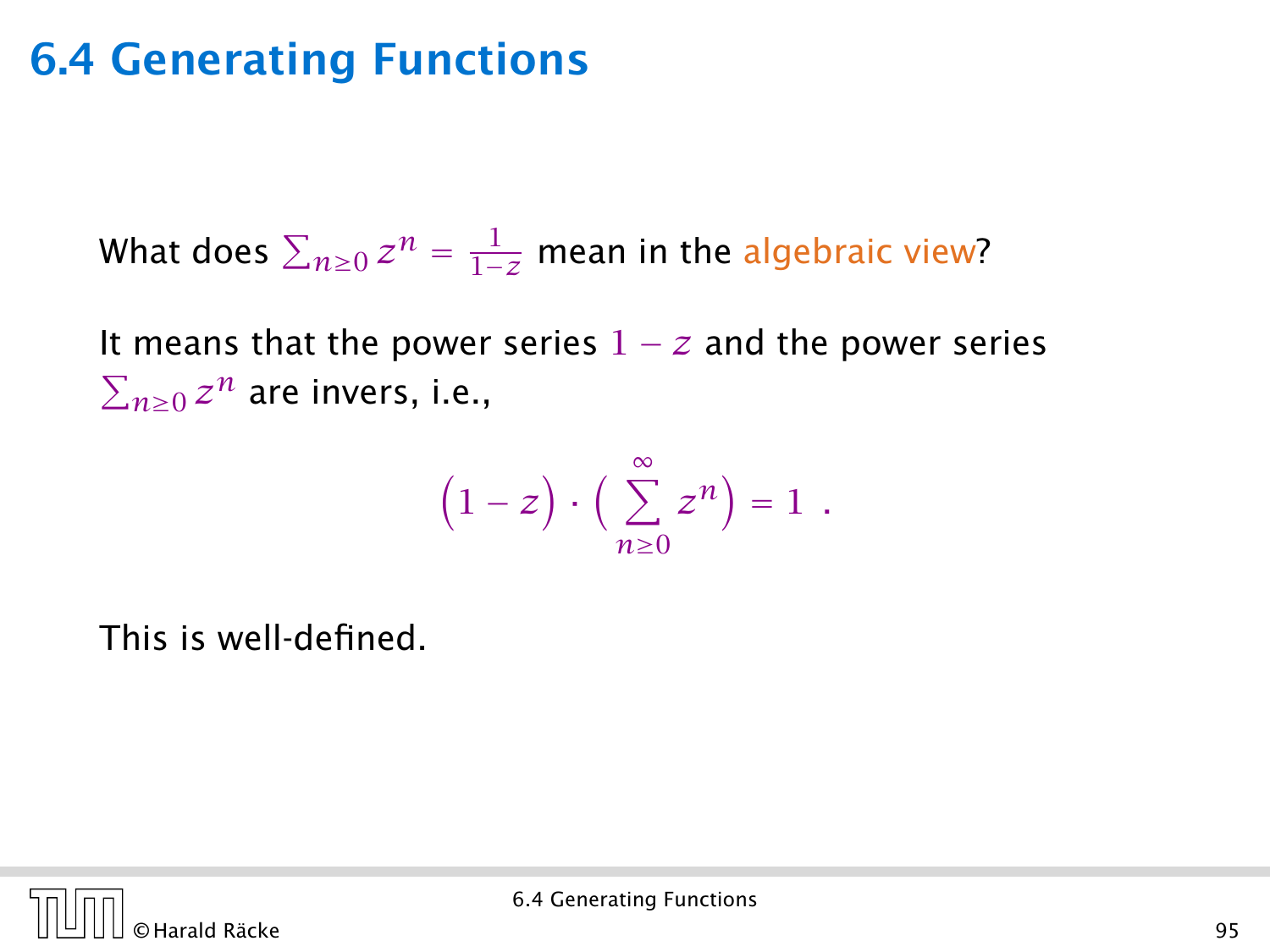Suppose we are given the generating function

$$
\sum_{n\geq 0} z^n = \frac{1}{1-z}
$$

1

*.*

Formally the derivative of a formal power series  $\sum_{n\geq 0} a_n z^n$  is defined  $\sum_{n\geq 0}$   $n a_n z^{n-1}$ .

The known rules for differentiation work for this definition. In particular, e.g. the derivative of  $\frac{1}{1-z}$  is  $\frac{1}{(1-z)^2}$ .

Note that this requires a proof if we consider power series as algebraic objects. However, we did not prove  $\frac{1}{2}$  this in the lecture.

We can compute the derivative:

$$
\sum_{n\geq 1} nz^{n-1} = \frac{1}{(1-z)^2}
$$

$$
\sum_{n\geq 0} (n+1)z^n
$$

Hence, the generating function of the sequence  $a_n = n + 1$ is  $1/(1-z)^2$ .

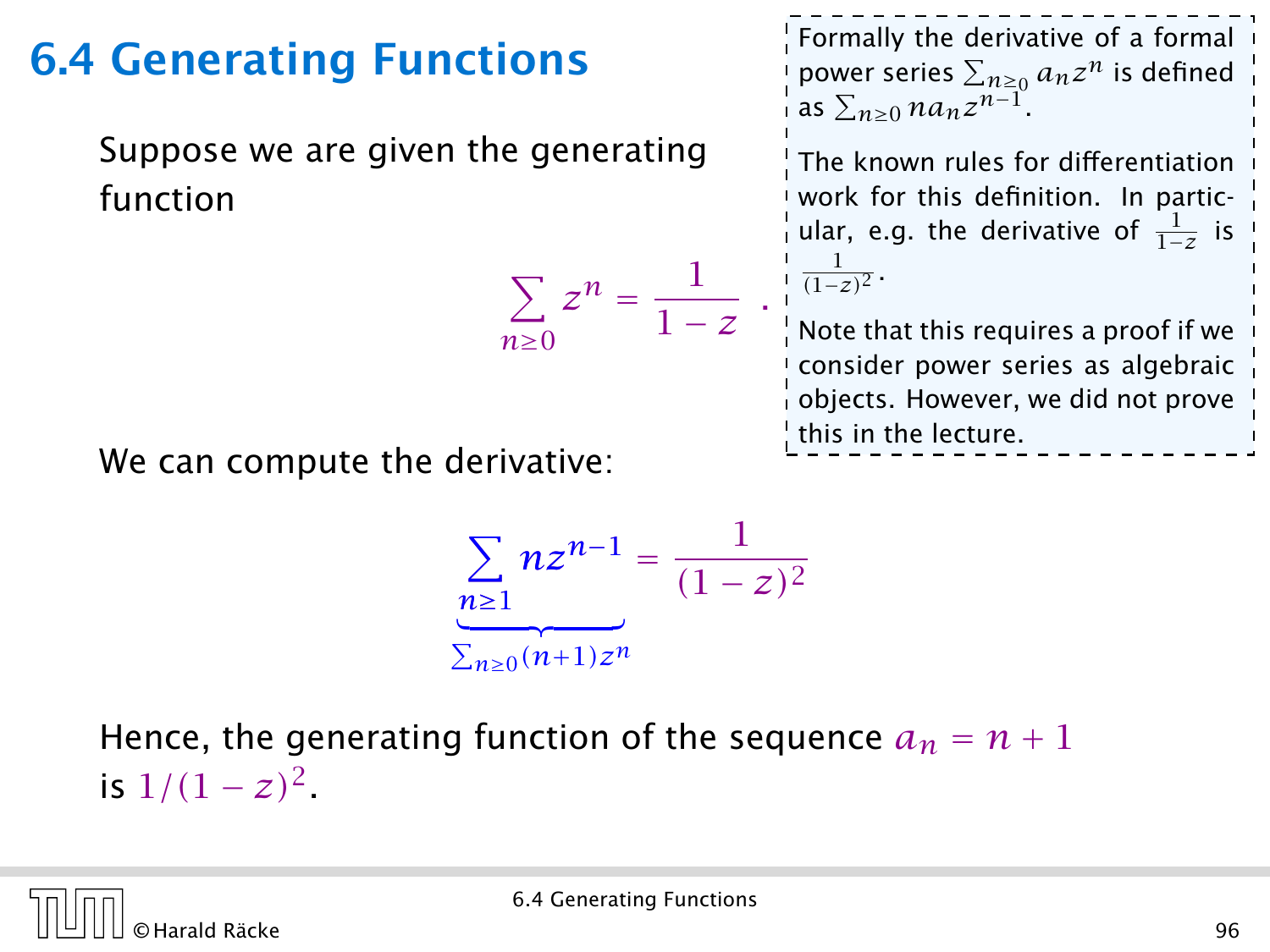We can repeat this

$$
\sum_{n\geq 0} (n+1)z^n = \frac{1}{(1-z)^2} .
$$

Derivative:  
\n
$$
\sum_{n\geq 1} n(n+1)z^{n-1} = \frac{2}{(1-z)^3}
$$
\n
$$
\sum_{n\geq 0} \frac{n(n+1)(n+2)z^n}{(1-z)^3}
$$

Hence, the generating function of the sequence  $a_n = (n+1)(n+2)$  is  $\frac{2}{(1-z)^3}$ .

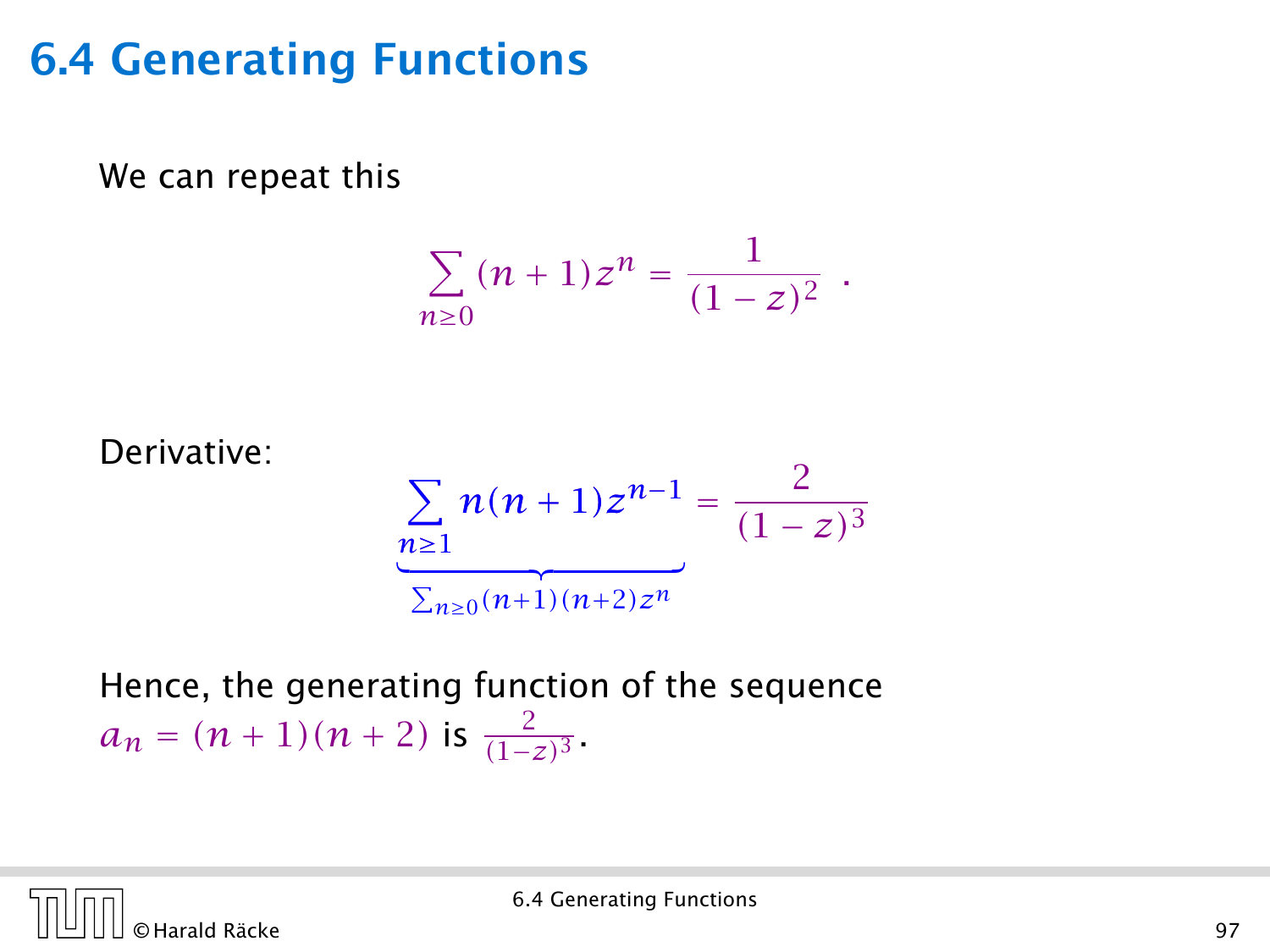Computing the  $k$ -th derivative of  $\sum z^n$ .

$$
\sum_{n\geq k} n(n-1)\cdot \ldots \cdot (n-k+1)z^{n-k} = \sum_{n\geq 0} (n+k)\cdot \ldots \cdot (n+1)z^n
$$

$$
= \frac{k!}{(1-z)^{k+1}}.
$$

Hence:

$$
\sum_{n\geq 0} \binom{n+k}{k} z^n = \frac{1}{(1-z)^{k+1}}.
$$

The generating function of the sequence  $a_n = \binom{n+k}{k}$  is  $\frac{1}{(1-z)^{k+1}}$ .

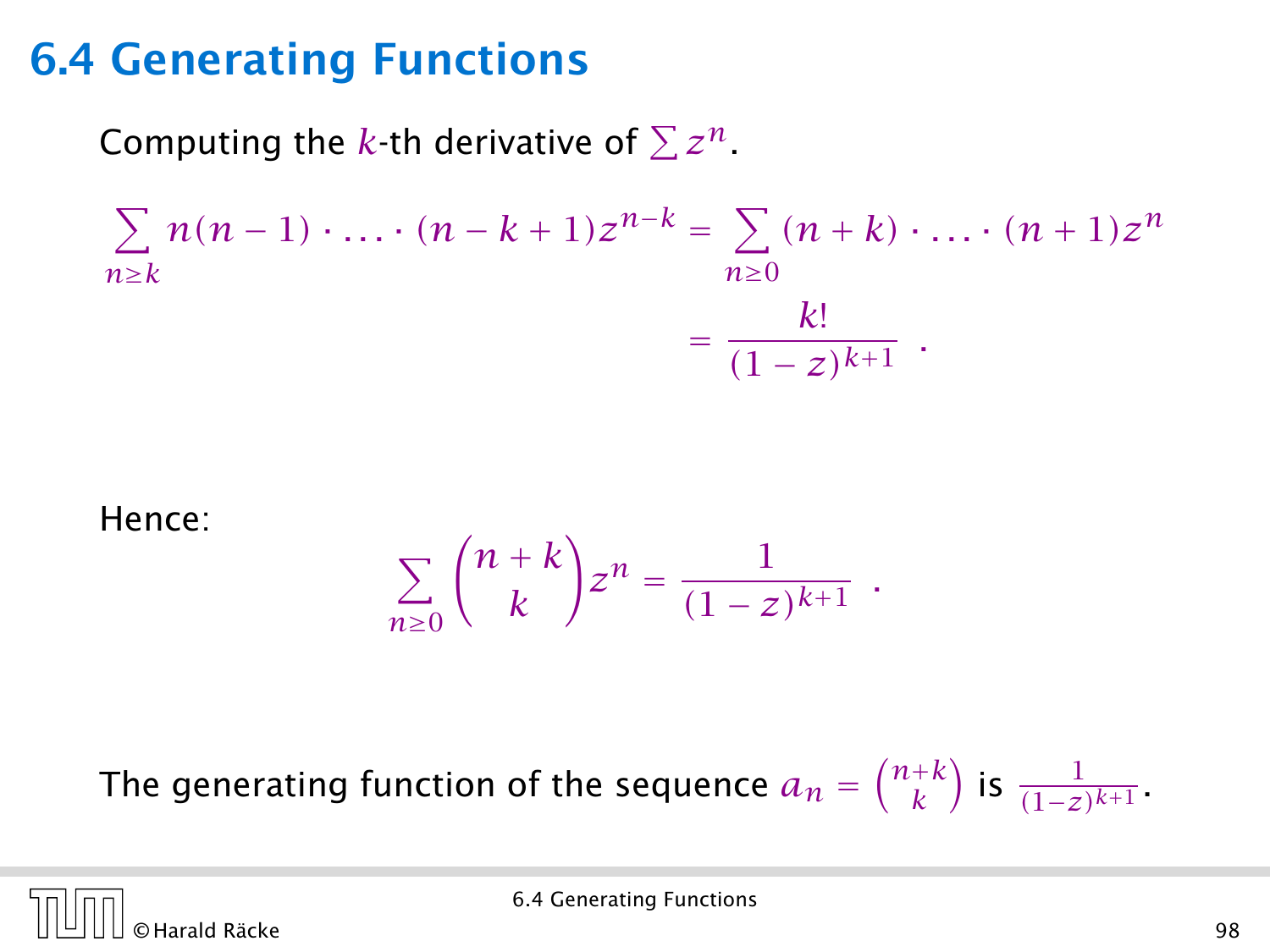$$
\sum_{n\geq 0} nz^n = \sum_{n\geq 0} (n+1)z^n - \sum_{n\geq 0} z^n
$$

$$
= \frac{1}{(1-z)^2} - \frac{1}{1-z}
$$

$$
= \frac{z}{(1-z)^2}
$$

The generating function of the sequence  $a_n = n$  is  $\frac{z}{(1-z)^2}$ .

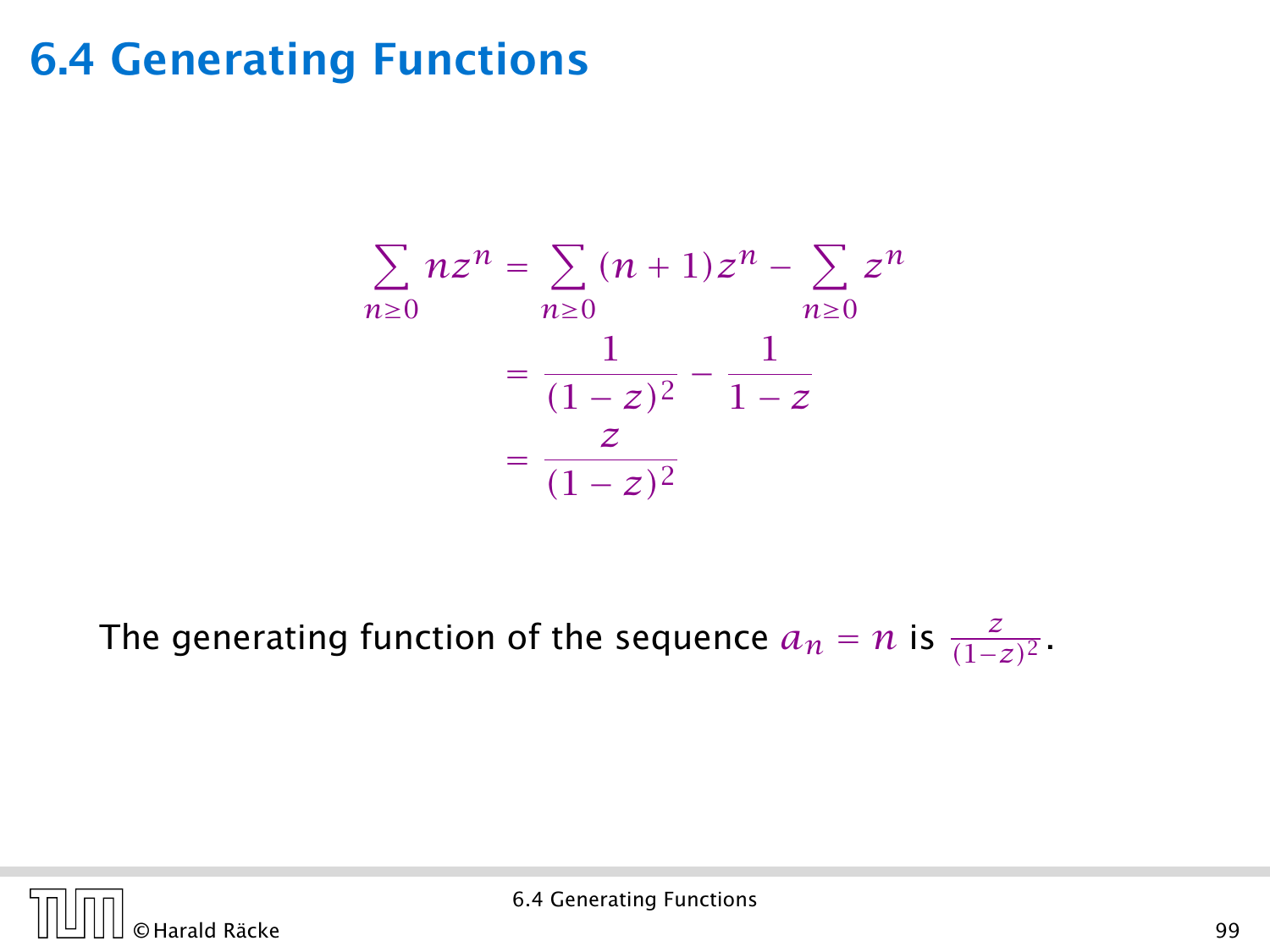

Hence,

We know

$$
\sum_{n\geq 0} a^n z^n = \frac{1}{1 - az}
$$

The generating function of the sequence  $f_n = a^n$  is  $\frac{1}{1 - az}$ .

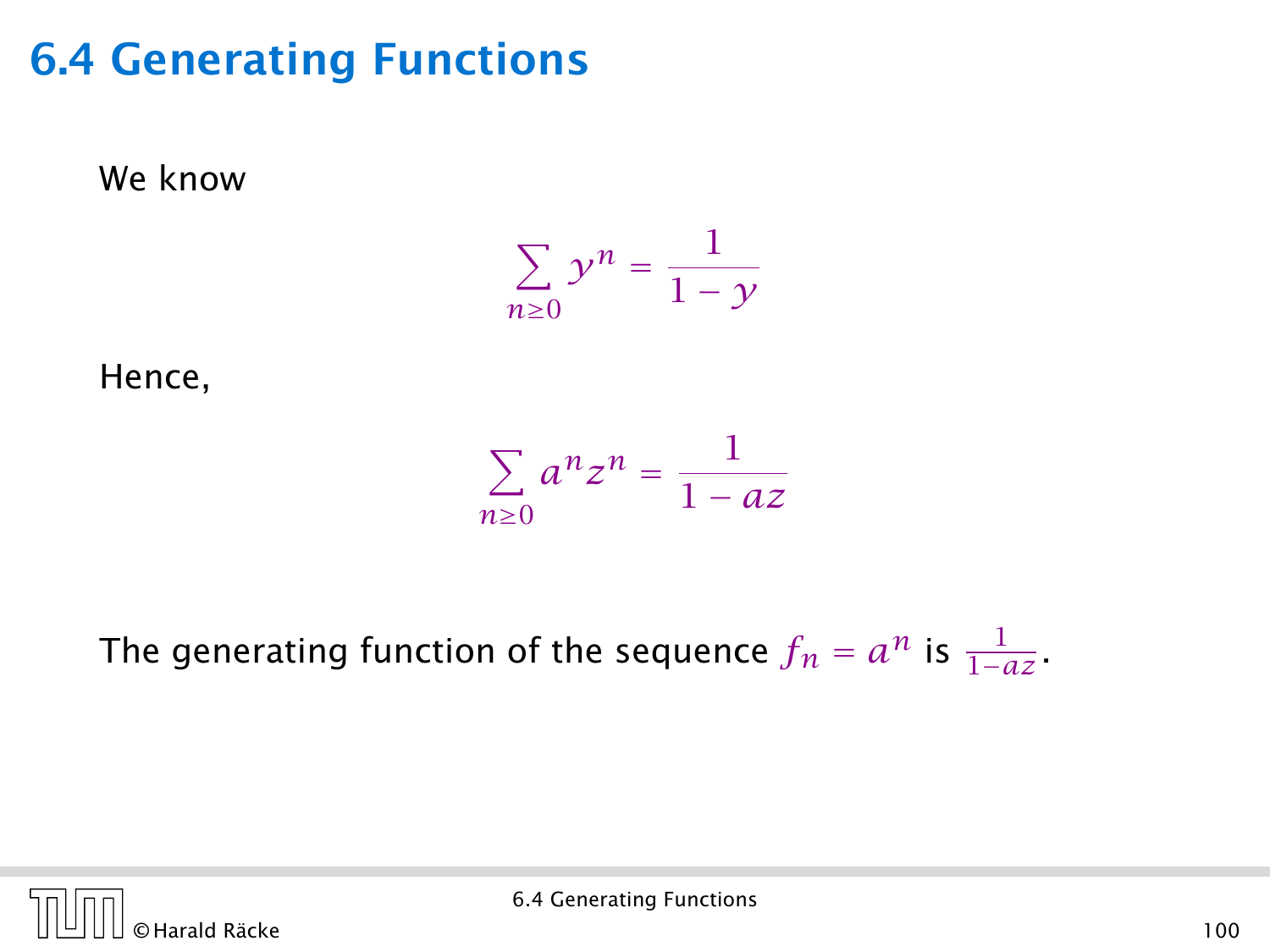Suppose we have the recurrence  $a_n = a_{n-1} + 1$  for  $n \ge 1$  and  $a_0 = 1$ .

$$
A(z) = \sum_{n\geq 0} a_n z^n
$$
  
=  $a_0 + \sum_{n\geq 1} (a_{n-1} + 1) z^n$   
=  $1 + z \sum_{n\geq 1} a_{n-1} z^{n-1} + \sum_{n\geq 1} z^n$   
=  $z \sum_{n\geq 0} a_n z^n + \sum_{n\geq 0} z^n$   
=  $zA(z) + \sum_{n\geq 0} z^n$   
=  $zA(z) + \frac{1}{1-z}$ 

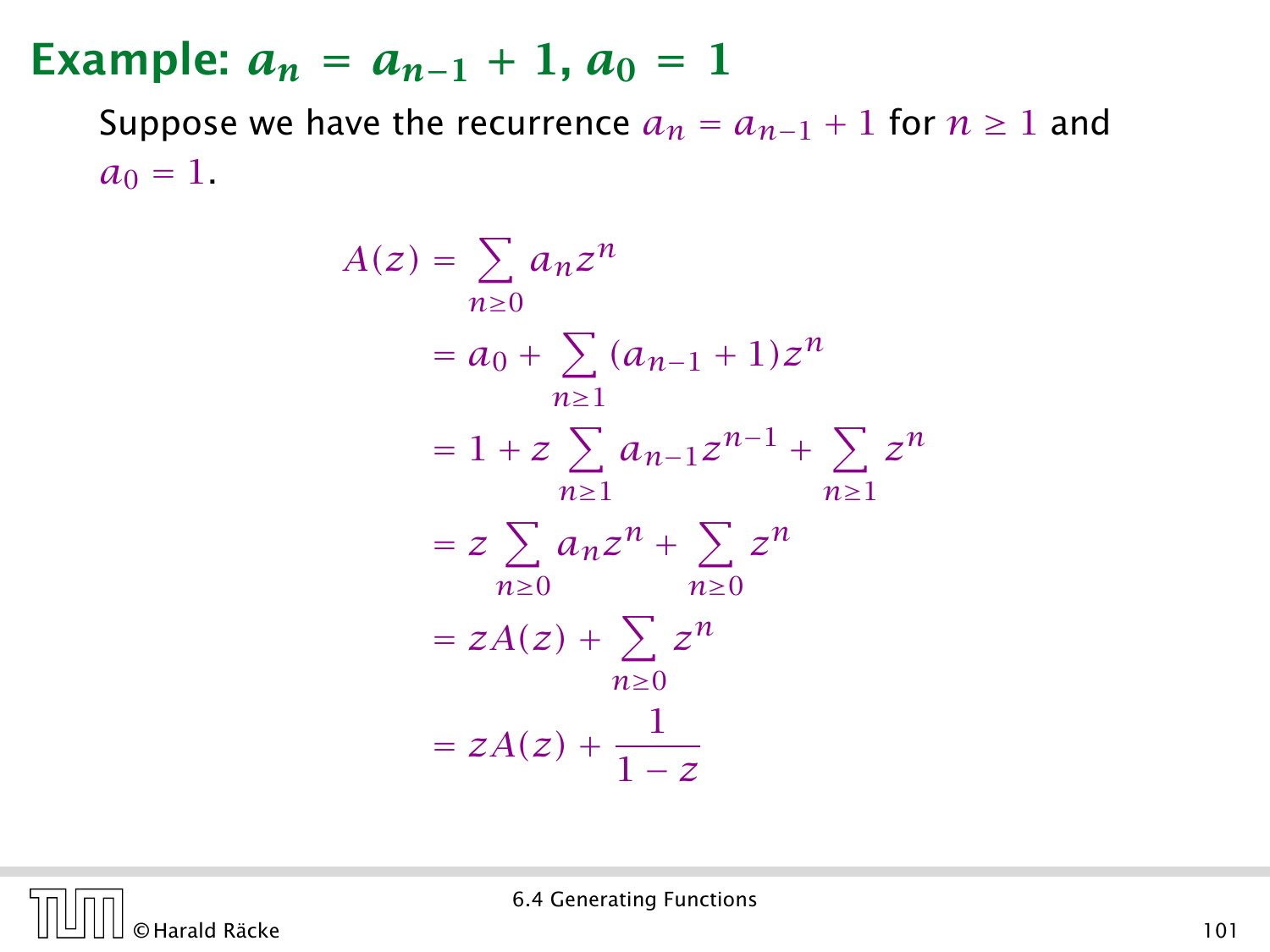Solving for *A(z)* gives

$$
\sum_{n\geq 0} a_n z^n = A(z) = \frac{1}{(1-z)^2} = \sum_{n\geq 0} (n+1) z^n
$$

Hence,  $a_n = n + 1$ .

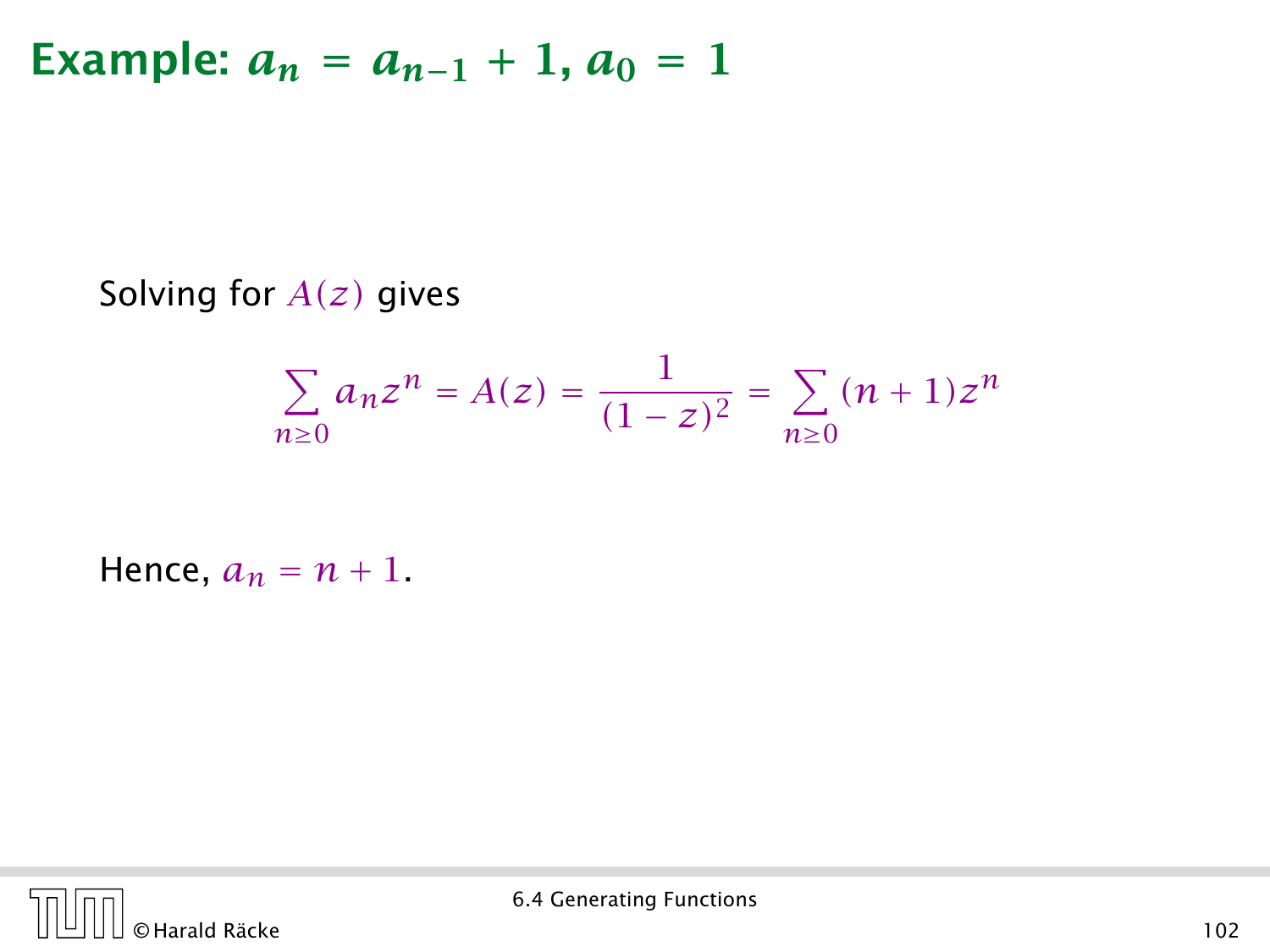### Some Generating Functions

| n-th sequence element | generating function                 |
|-----------------------|-------------------------------------|
| 1                     | $\perp$<br>$\overline{1-z}$         |
| $n+1$                 | $\mathbf{1}$<br>$\frac{1}{(1-z)^2}$ |
| $\binom{n+k}{k}$      | -1<br>$\overline{(1-z)^{k+1}}$      |
| $\boldsymbol{n}$      | $\frac{z}{(1-z)^2}$                 |
| $a^n$                 | $\mathbf{1}$<br>$\overline{1 - az}$ |
| $n^2$                 | $z(1+z)$<br>$\frac{1}{(1-z)^3}$     |
| $\frac{1}{n!}$        | $e^z$                               |

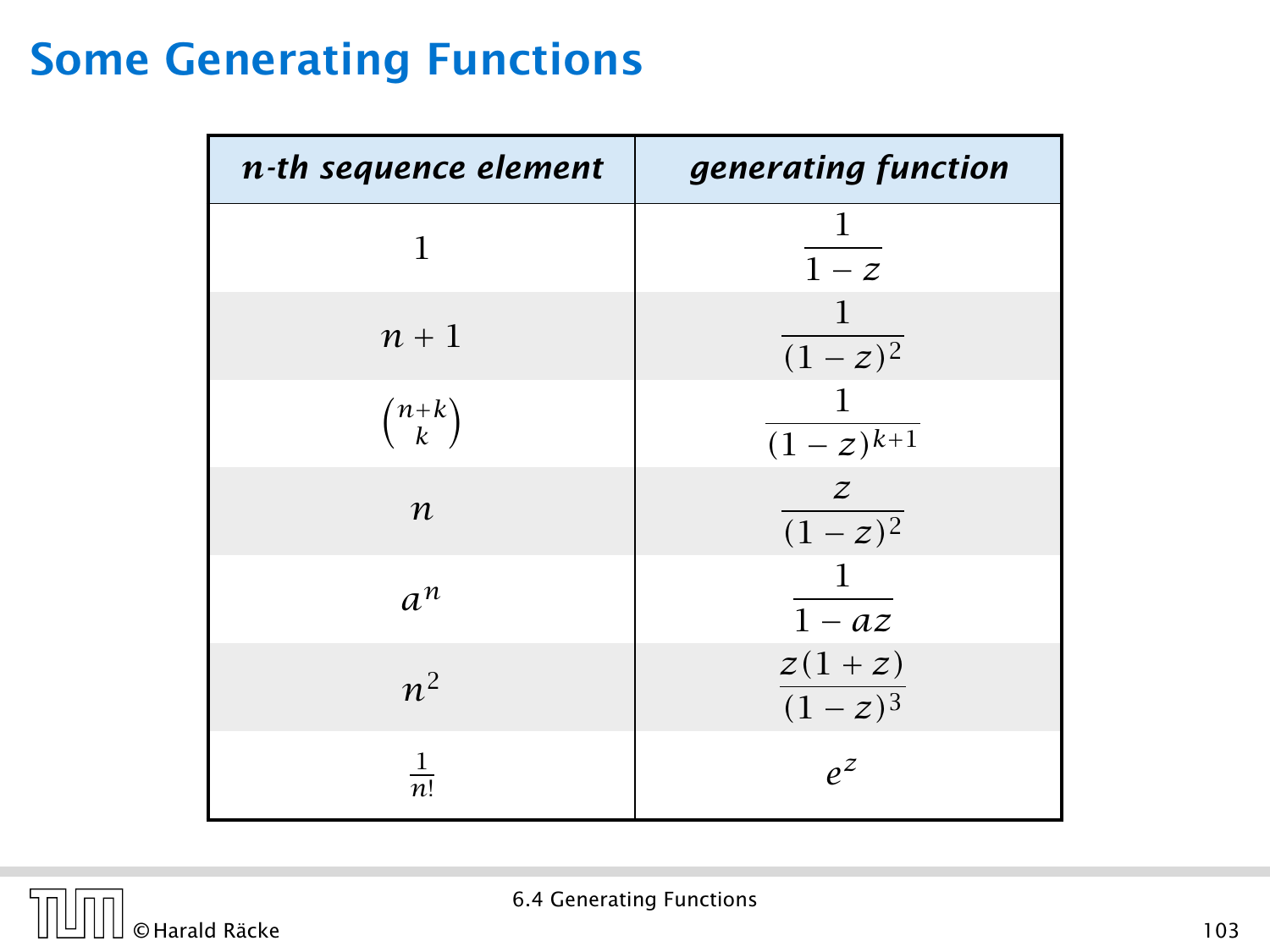### Some Generating Functions

| n-th sequence element          | generating function                   |
|--------------------------------|---------------------------------------|
| $cf_n$                         | cF                                    |
| $f_n + g_n$                    | $F + G$                               |
| $\sum_{i=0}^{n} f_i g_{n-i}$   | $F \cdot G$                           |
| $f_{n-k}$ $(n \ge k)$ ; 0 otw. | $z^k F$                               |
| $\sum_{i=0}^{n} f_i$           | F(z)<br>$\overline{1-z}$              |
| $n f_n$                        | $z\frac{\mathrm{d}F(z)}{\mathrm{d}z}$ |
| $c^n f_n$                      | F(cz)                                 |

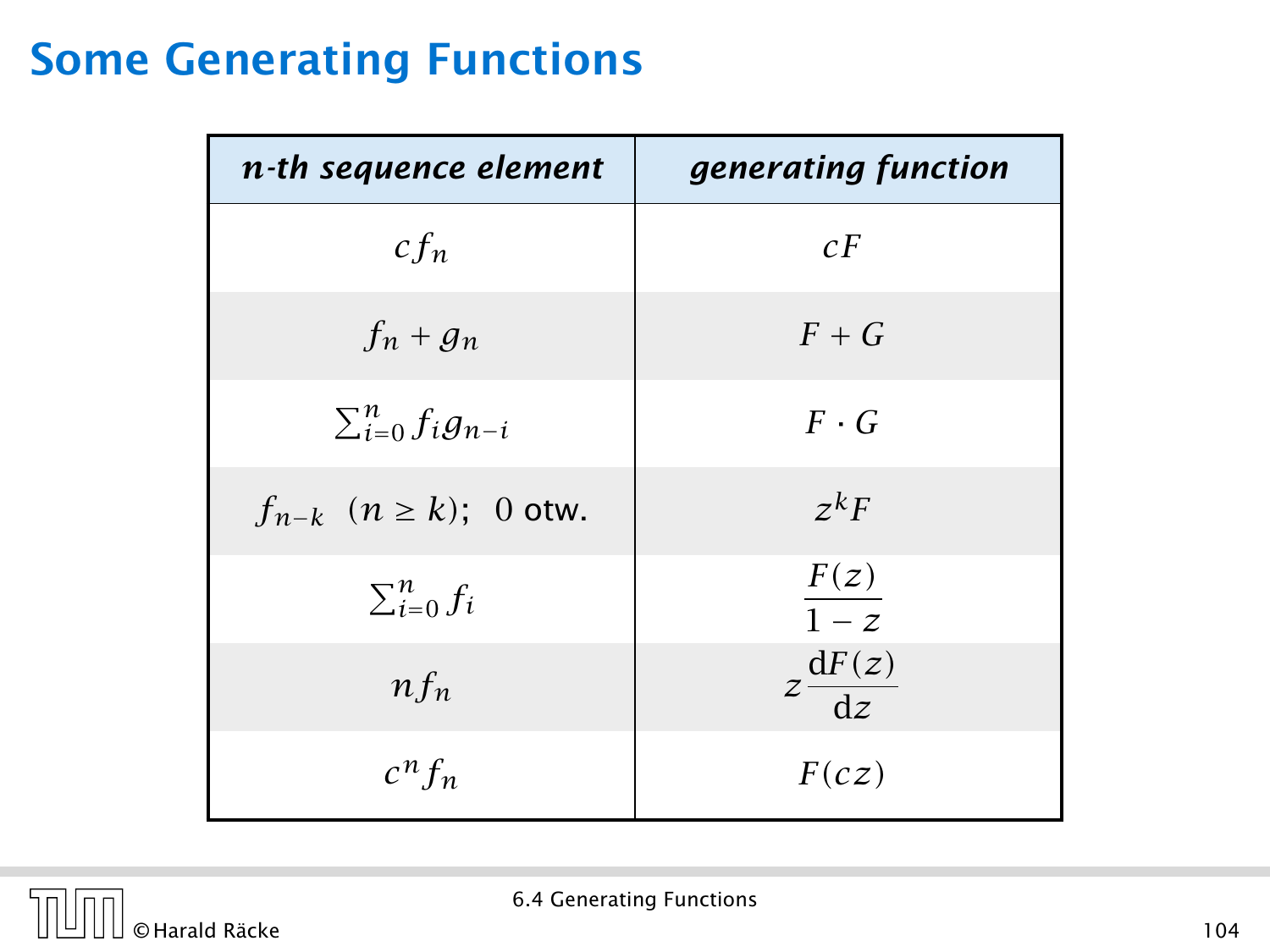# Solving Recursions with Generating Functions

1. Set  $A(z) = \sum_{n \geq 0} a_n z^n$ .

- 2. Transform the right hand side so that boundary condition and recurrence relation can be plugged in.
- 3. Do further transformations so that the infinite sums on the right hand side can be replaced by *A(z)*.
- 4. Solving for  $A(z)$  gives an equation of the form  $A(z) = f(z)$ , where hopefully  $f(z)$  is a simple function.
- 5. Write *f (z)* as a formal power series. Techniques:
	- **•** partial fraction decomposition (Partialbruchzerlegung)
	- $\rightarrow$  lookup in tables
- 6. The coefficients of the resulting power series are the *an*.

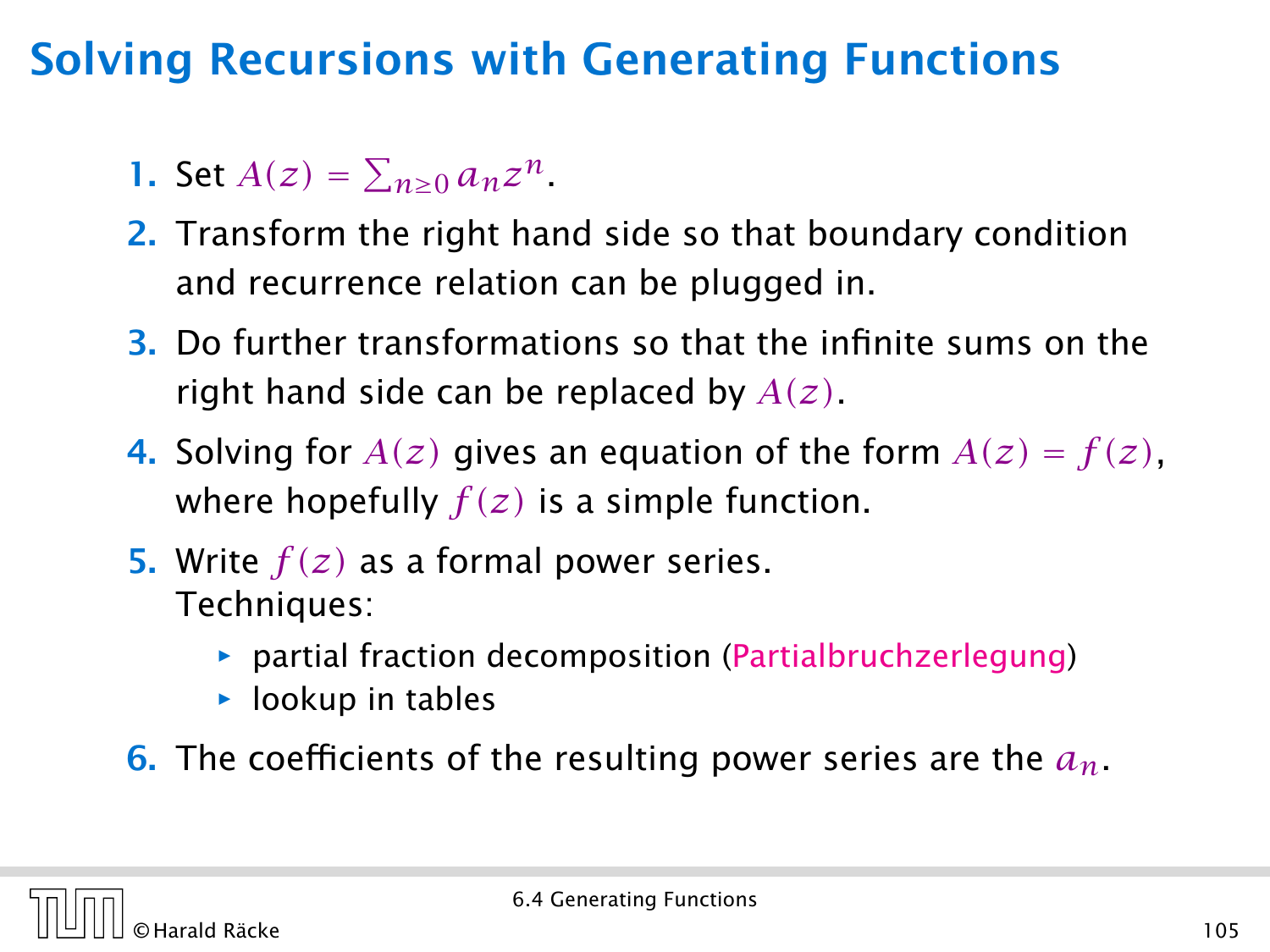1. Set up generating function:

$$
A(z) = \sum_{n\geq 0} a_n z^n
$$

2. Transform right hand side so that recurrence can be plugged in:

$$
A(z) = a_0 + \sum_{n\geq 1} a_n z^n
$$

2. Plug in:

$$
A(z) = 1 + \sum_{n\geq 1} (2a_{n-1})z^n
$$

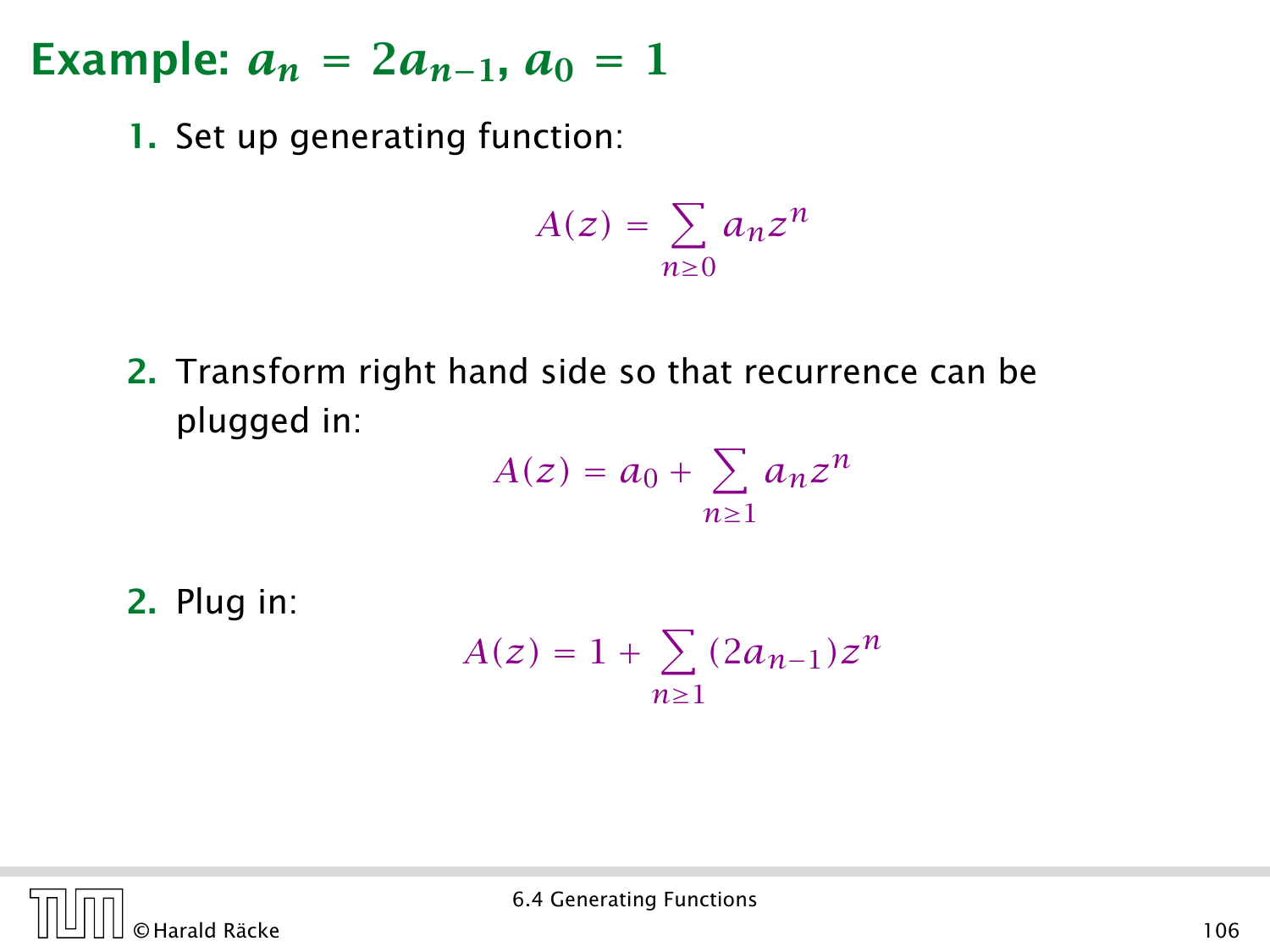3. Transform right hand side so that infinite sums can be replaced by *A(z)* or by simple function.

$$
A(z) = 1 + \sum_{n\geq 1} (2a_{n-1})z^n
$$
  
= 1 + 2z  $\sum_{n\geq 1} a_{n-1}z^{n-1}$   
= 1 + 2z  $\sum_{n\geq 0} a_n z^n$   
= 1 + 2z · A(z)  
  
4. Solve for A(z).  
  
A(z) =  $\frac{1}{1 - 2z}$ 

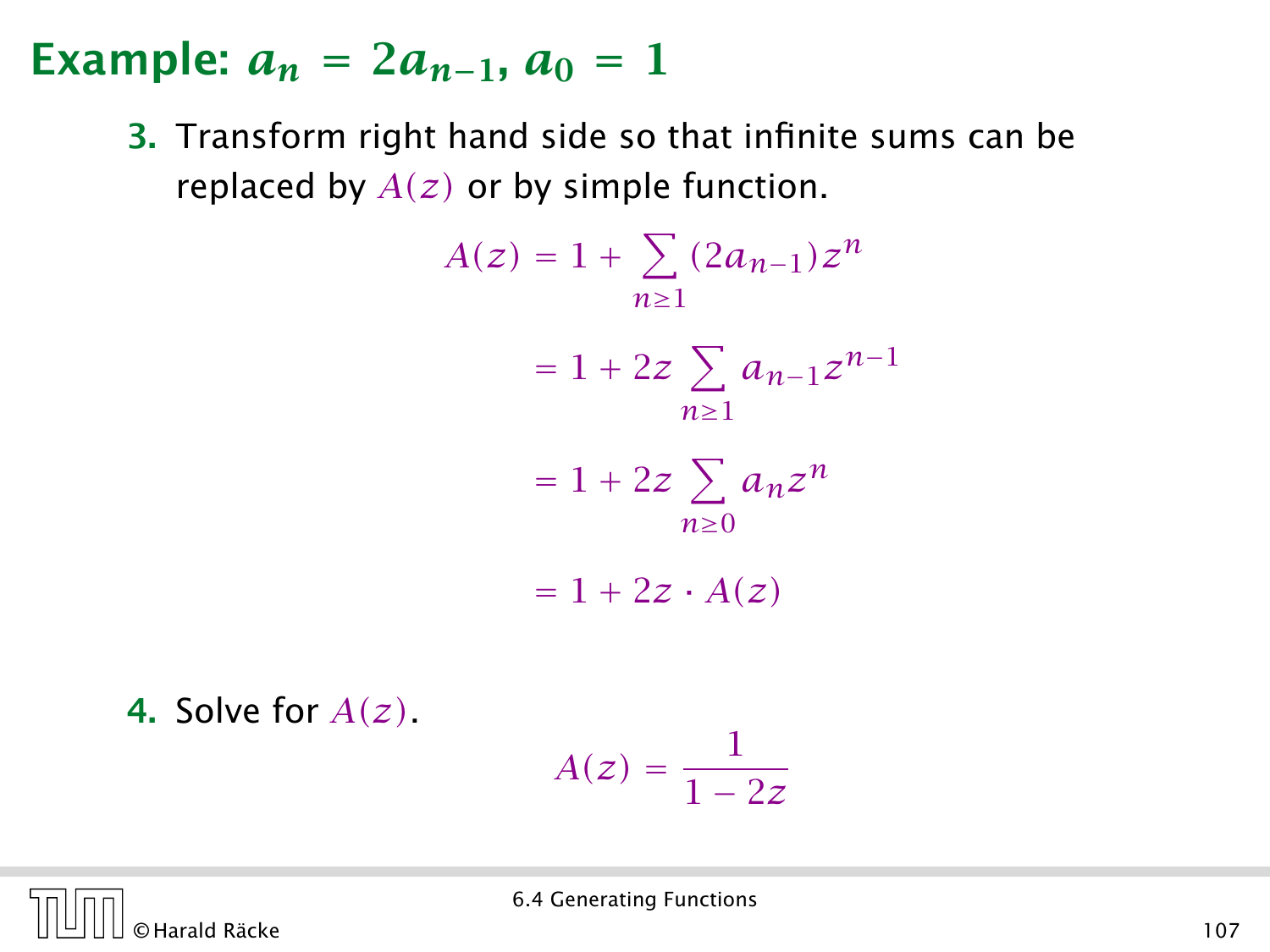**5.** Rewrite  $f(z)$  as a power series:

$$
\sum_{n\geq 0} a_n z^n = A(z) = \frac{1}{1 - 2z} = \sum_{n\geq 0} 2^n z^n
$$

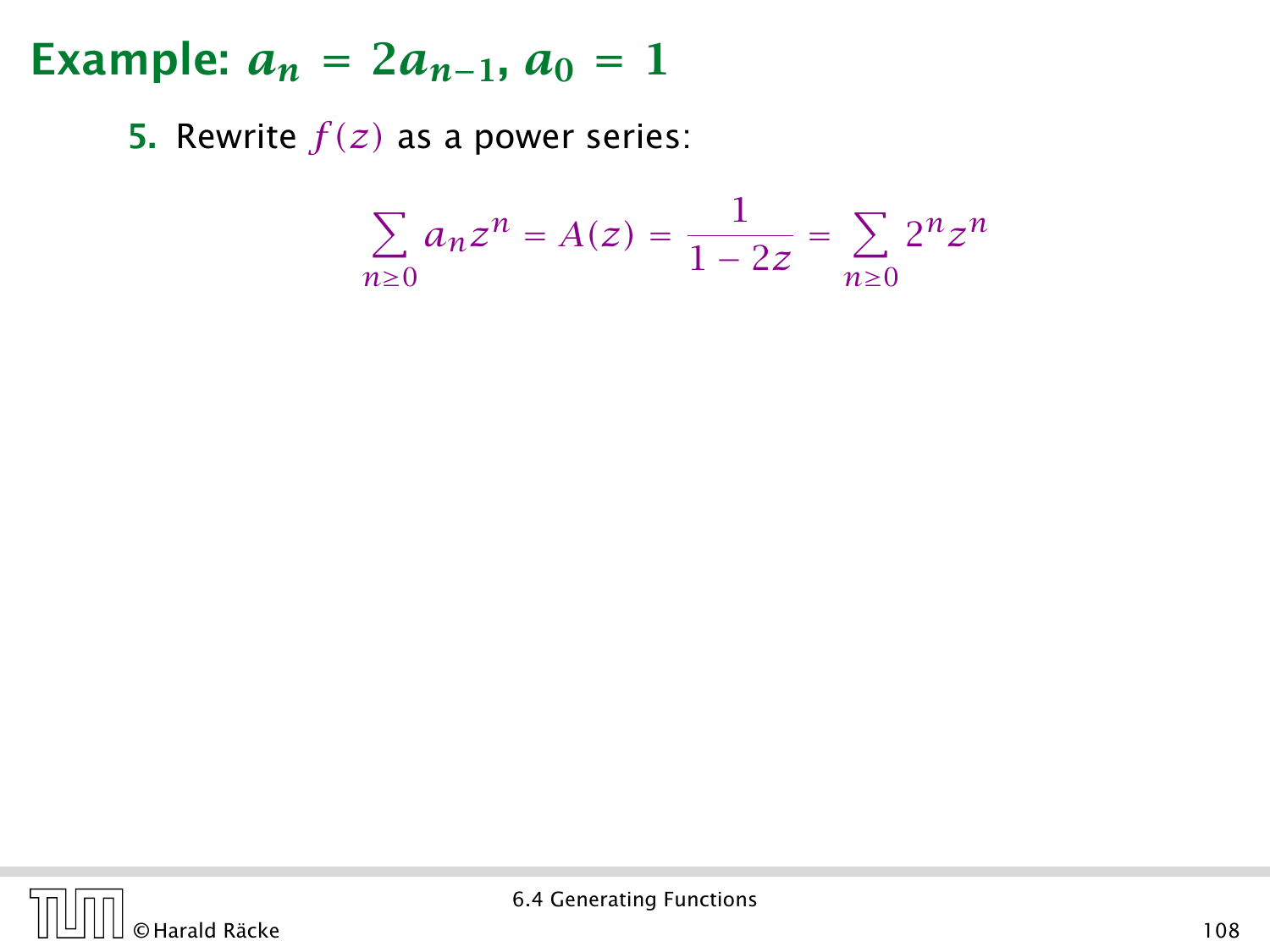1. Set up generating function:

$$
A(z) = \sum_{n\geq 0} a_n z^n
$$

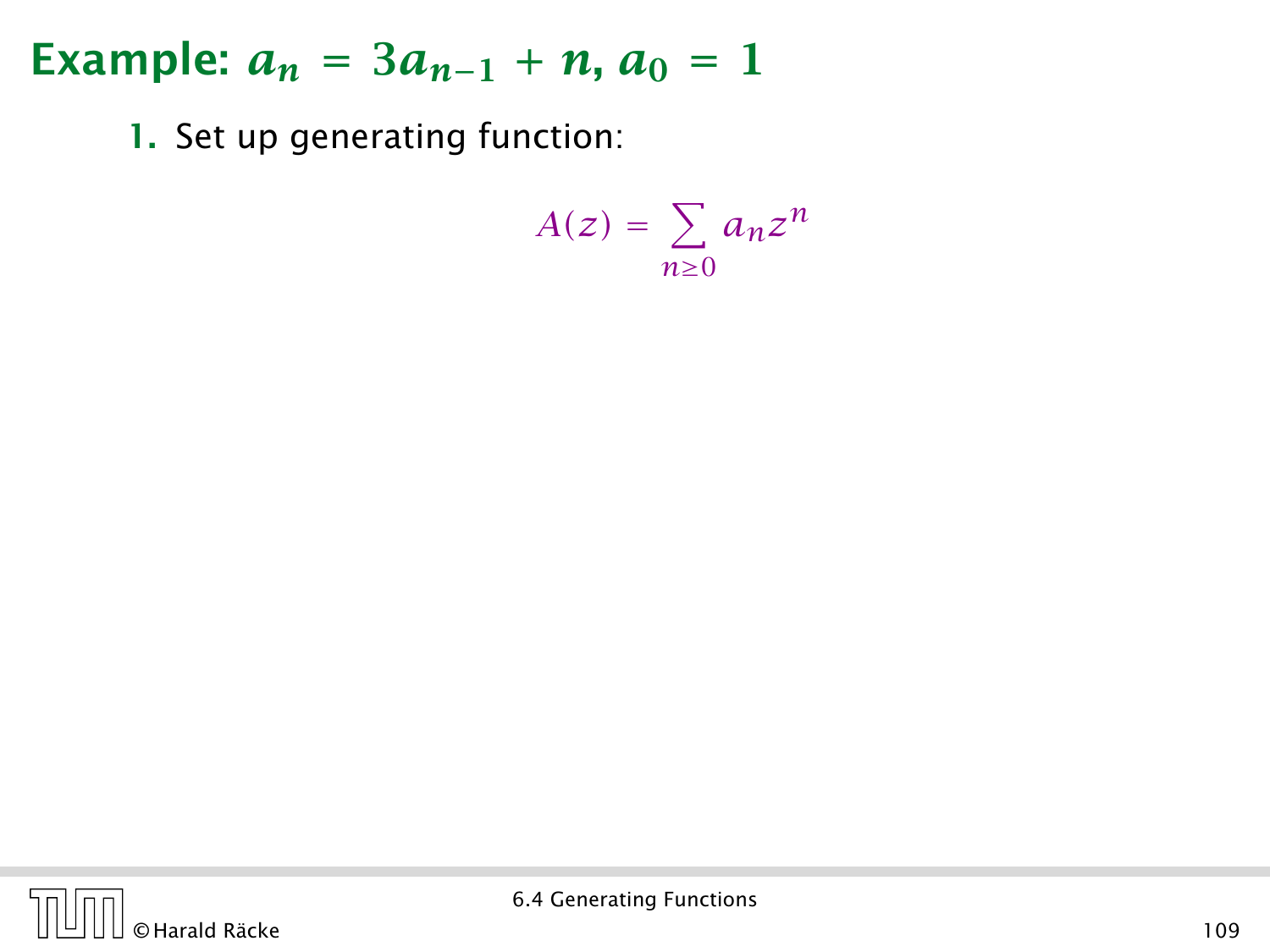2./3. Transform right hand side:

$$
A(z) = \sum_{n\geq 0} a_n z^n
$$
  
=  $a_0 + \sum_{n\geq 1} a_n z^n$   
=  $1 + \sum_{n\geq 1} (3a_{n-1} + n) z^n$   
=  $1 + 3z \sum_{n\geq 1} a_{n-1} z^{n-1} + \sum_{n\geq 1} n z^n$   
=  $1 + 3z \sum_{n\geq 0} a_n z^n + \sum_{n\geq 0} n z^n$   
=  $1 + 3zA(z) + \frac{z}{(1-z)^2}$ 

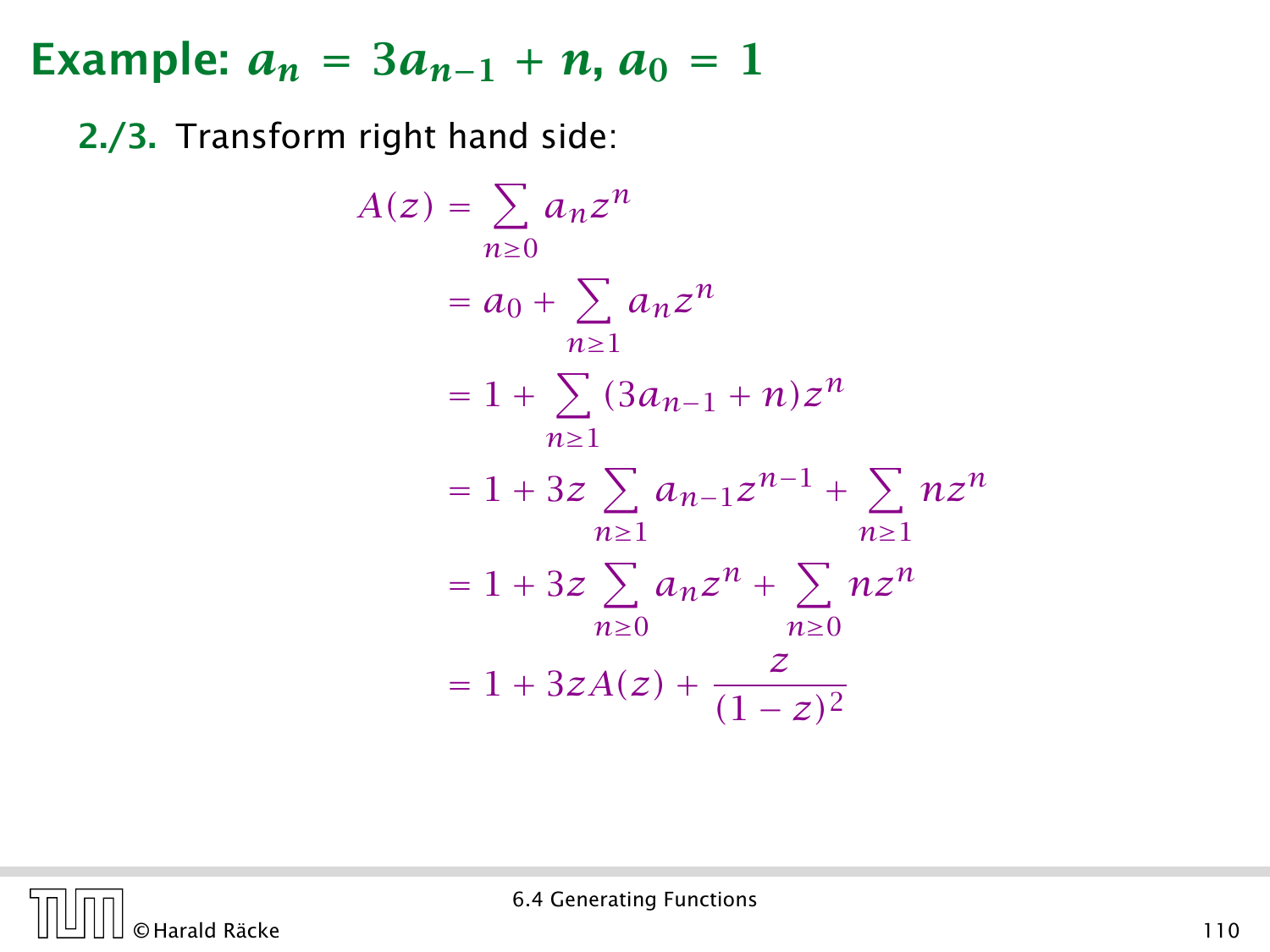4. Solve for *A(z)*:

$$
A(z) = 1 + 3zA(z) + \frac{z}{(1 - z)^2}
$$

gives

$$
A(z) = \frac{(1-z)^2 + z}{(1-3z)(1-z)^2} = \frac{z^2 - z + 1}{(1-3z)(1-z)^2}
$$

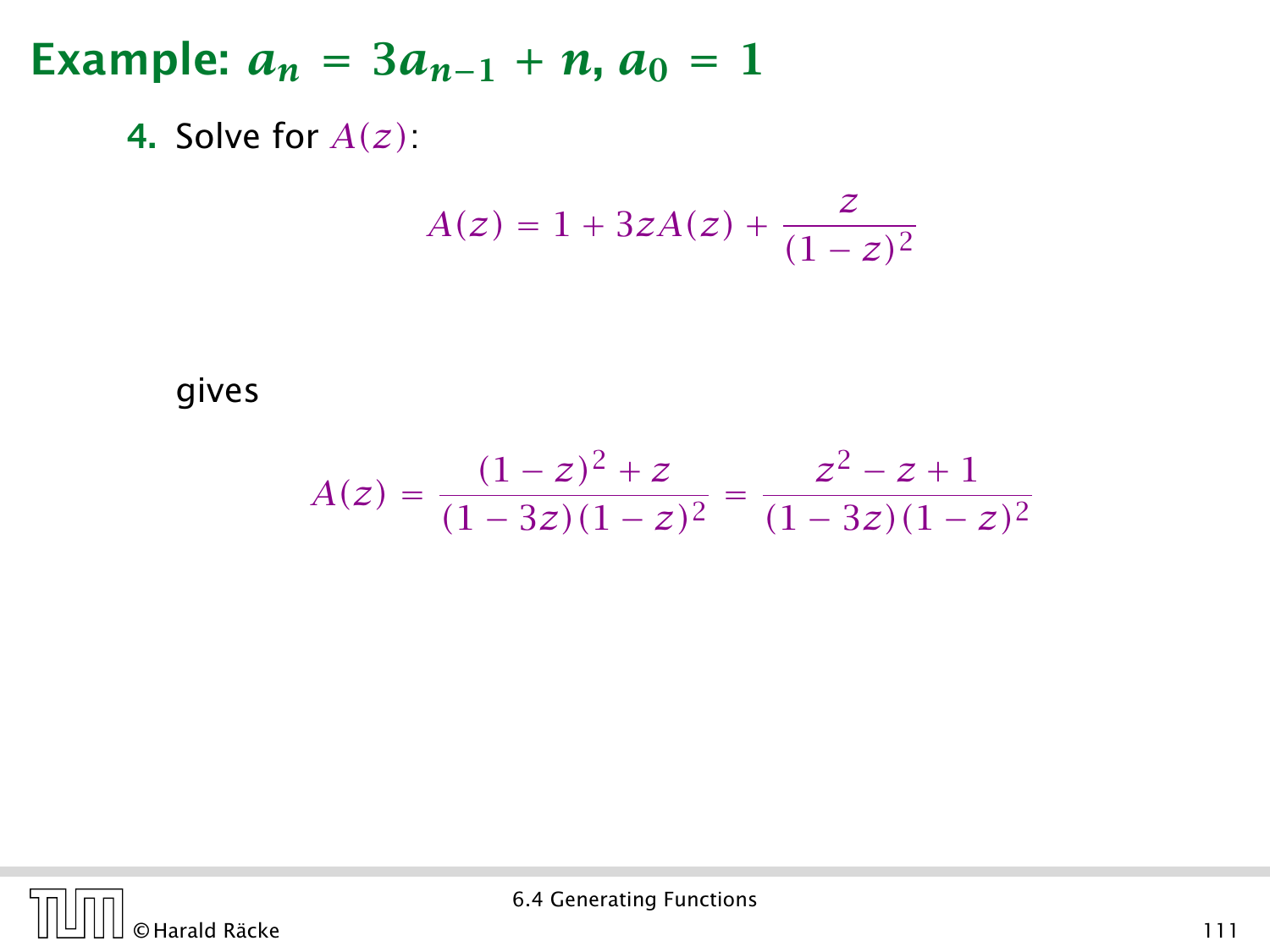**5.** Write  $f(z)$  as a formal power series:

We use partial fraction decomposition:

$$
\frac{z^2 - z + 1}{(1 - 3z)(1 - z)^2} \stackrel{!}{=} \frac{A}{1 - 3z} + \frac{B}{1 - z} + \frac{C}{(1 - z)^2}
$$

This gives

$$
z^{2} - z + 1 = A(1 - z)^{2} + B(1 - 3z)(1 - z) + C(1 - 3z)
$$
  
=  $A(1 - 2z + z^{2}) + B(1 - 4z + 3z^{2}) + C(1 - 3z)$   
=  $(A + 3B)z^{2} + (-2A - 4B - 3C)z + (A + B + C)$ 

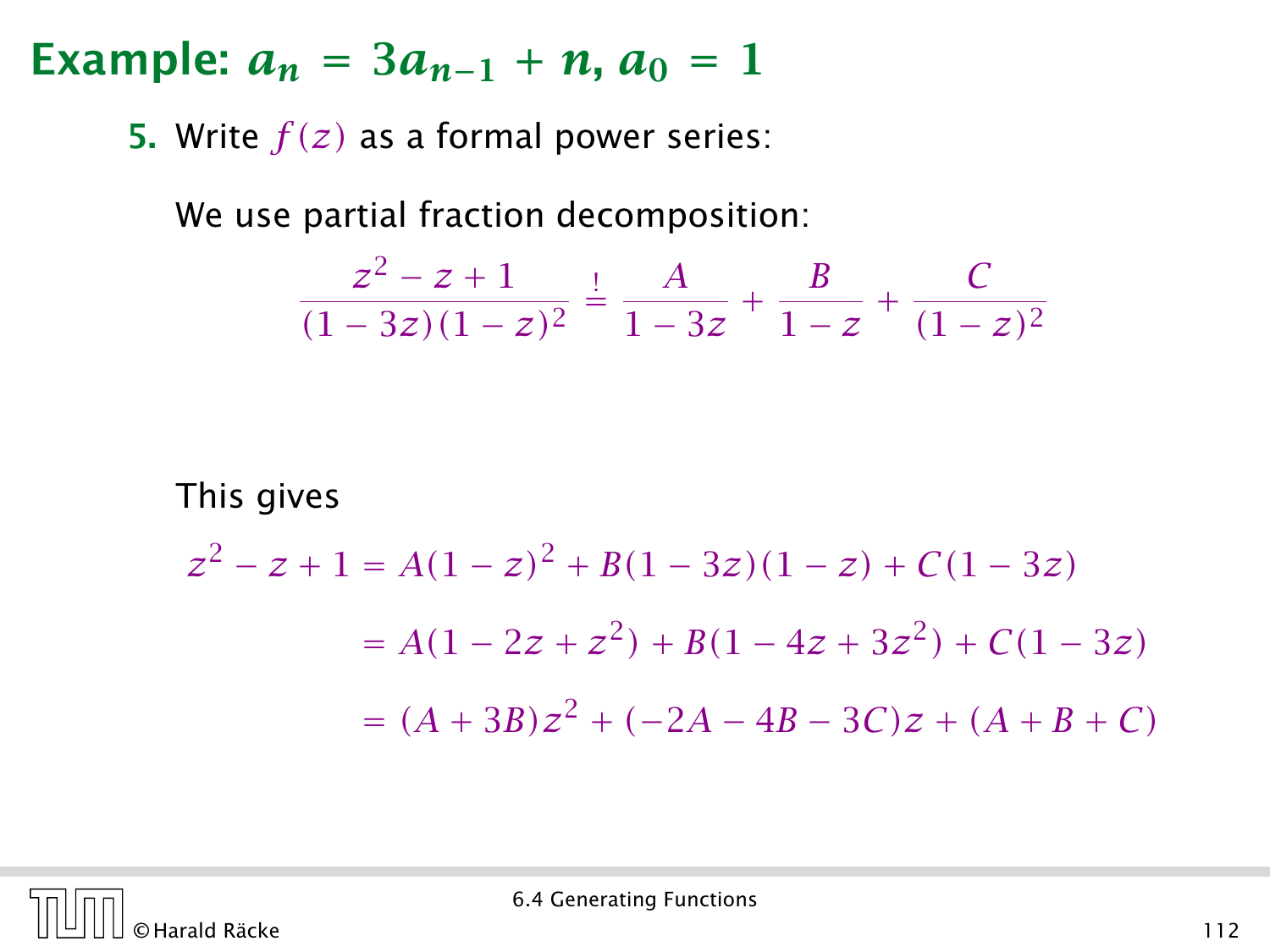**5.** Write  $f(z)$  as a formal power series:

This leads to the following conditions:

 $A + B + C = 1$  $2A + 4B + 3C = 1$  $A + 3B = 1$ 

which gives

$$
A = \frac{7}{4} \quad B = -\frac{1}{4} \quad C = -\frac{1}{2}
$$